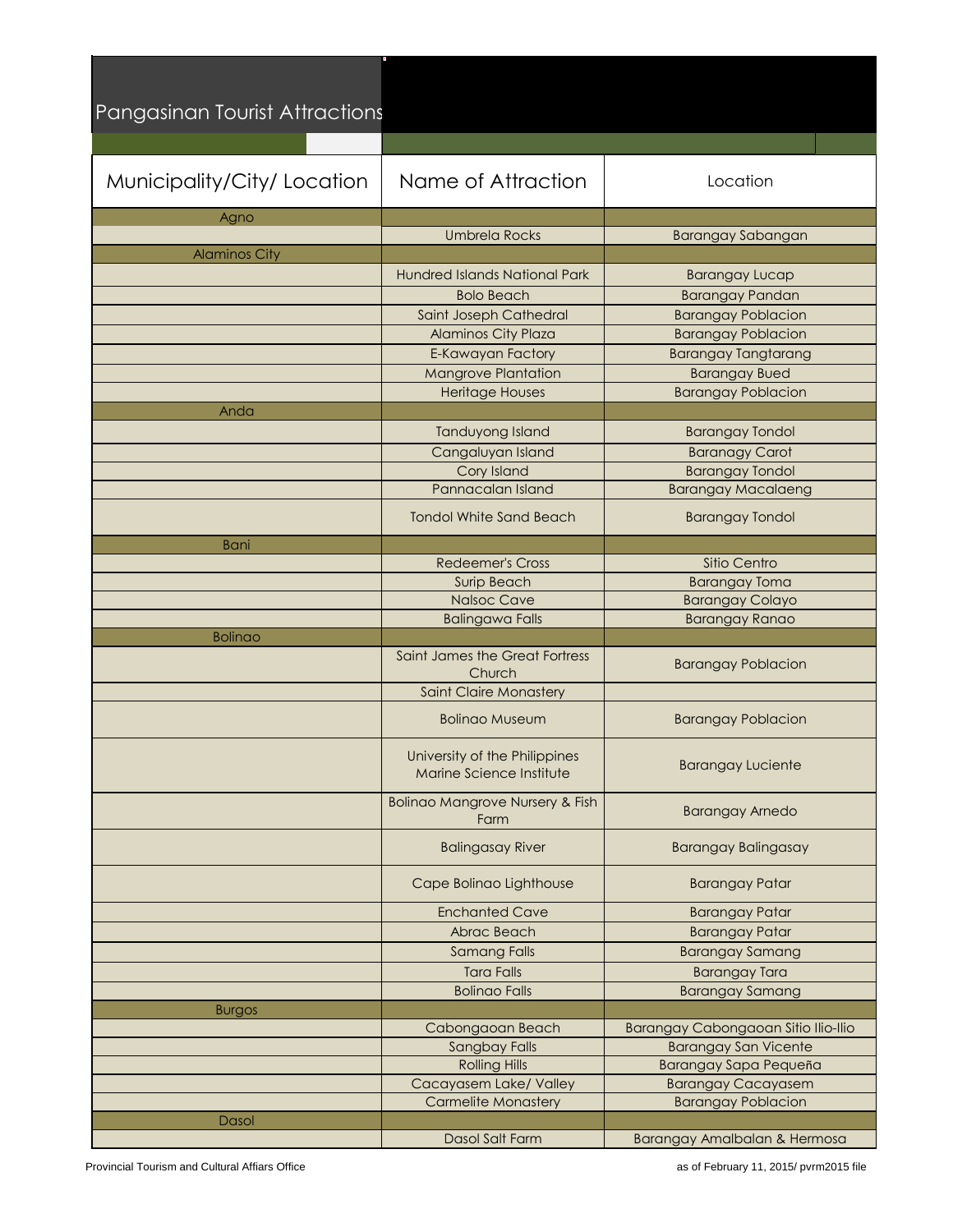| Municipality/City/Location | Name of Attraction                          | Location                       |
|----------------------------|---------------------------------------------|--------------------------------|
|                            | Crocodile Island                            | <b>Barangay Tambobong</b>      |
|                            | Colibra Island                              | <b>Barangay Hermosa</b>        |
|                            | Macalang Beach                              | <b>Barangay Macalang</b>       |
|                            | <b>Tambobong Beach</b>                      | <b>Barangay Tambobong</b>      |
|                            | Dasoland Family Adventure Park              | <b>Barangay San Vicente</b>    |
| Infanta                    |                                             |                                |
|                            | <b>Balaki Island</b>                        | <b>Barangay Poblacion</b>      |
|                            | Sabangan Island                             | <b>Barangay Nayom</b>          |
|                            | Payong Payong Island                        |                                |
|                            | Mount Bayante<br><b>Babuyan Water Falls</b> | <b>Barangay Bamban</b>         |
|                            | <b>Villacorta Cave</b>                      | <b>Baranagy Villacorta</b>     |
|                            | <b>Pita Water Falls</b>                     |                                |
| Mabini                     |                                             |                                |
|                            | <b>Balincaguin River</b>                    |                                |
|                            | Cacupangan Cave System                      |                                |
|                            | <b>Sawang Falls</b>                         |                                |
|                            | Patgan River                                |                                |
|                            | Santo Rosario Cave System                   |                                |
| Sual                       |                                             |                                |
|                            | <b>Matico Falls</b>                         |                                |
|                            | <b>Sual Coal Fired Power Plant</b>          | <b>Barangay Pangascasan</b>    |
|                            | Lingayen Gulf View Park                     | <b>Barangay Suasalito</b>      |
|                            | Cabalitian Island                           |                                |
|                            | <b>Carthel Island</b>                       |                                |
|                            | <b>Masamery Beach</b>                       |                                |
| Aguilar                    |                                             |                                |
|                            | Aguilar Eco & Aventure Park                 |                                |
| <b>Basista</b>             |                                             |                                |
|                            | Avelino Resort                              |                                |
|                            | Eugenio Perez Marker                        | <b>Barangay Poblacion</b>      |
| Binmaley                   |                                             |                                |
|                            | Our Lady of Purification Parish             | <b>Barangay Poblacion</b>      |
|                            | <b>Binmaley Museum</b>                      | <b>Baranagy Poblacion</b>      |
|                            | <b>Binmaley Beach</b>                       |                                |
| <b>Bugallon</b>            |                                             |                                |
|                            | Bañaga Bridge                               | Barangay Bañaga                |
|                            | Mount Zion                                  | <b>Barangay Laguit Padilla</b> |
| Labrador                   |                                             |                                |
|                            | <b>Tandoc Falls</b>                         |                                |
|                            | Tinakayanan Falls                           |                                |
|                            | <b>Uyong Beach</b>                          | <b>Barangay Uyong</b>          |
|                            | <b>Tobuan Beach</b>                         | <b>Barangay Tobuan</b>         |
|                            | Laois Beach                                 | <b>Barangay Laois</b>          |
|                            | Saint Isidore Parish                        | <b>Barangay Poblacion</b>      |
|                            | Covelandia du Labrdor                       | <b>Barangay Tubuan</b>         |
| Lingayen                   | <b>Provincial Capitol Building</b>          | Capitol Complex, Poblacion     |
|                            | Urduja House                                | Capitol Complex, Poblacion     |
|                            | <b>Veterans Memorial Park</b>               | Capitol Complex, Poblacion     |
|                            | Sison Auditorium                            | Capitol Complex, Poblacion     |
|                            | <b>Capitol Resort Hotel</b>                 | Capitol Complex, Poblacion     |
|                            | Provincial Training and                     | Capitol Complex, Poblacion     |
|                            |                                             |                                |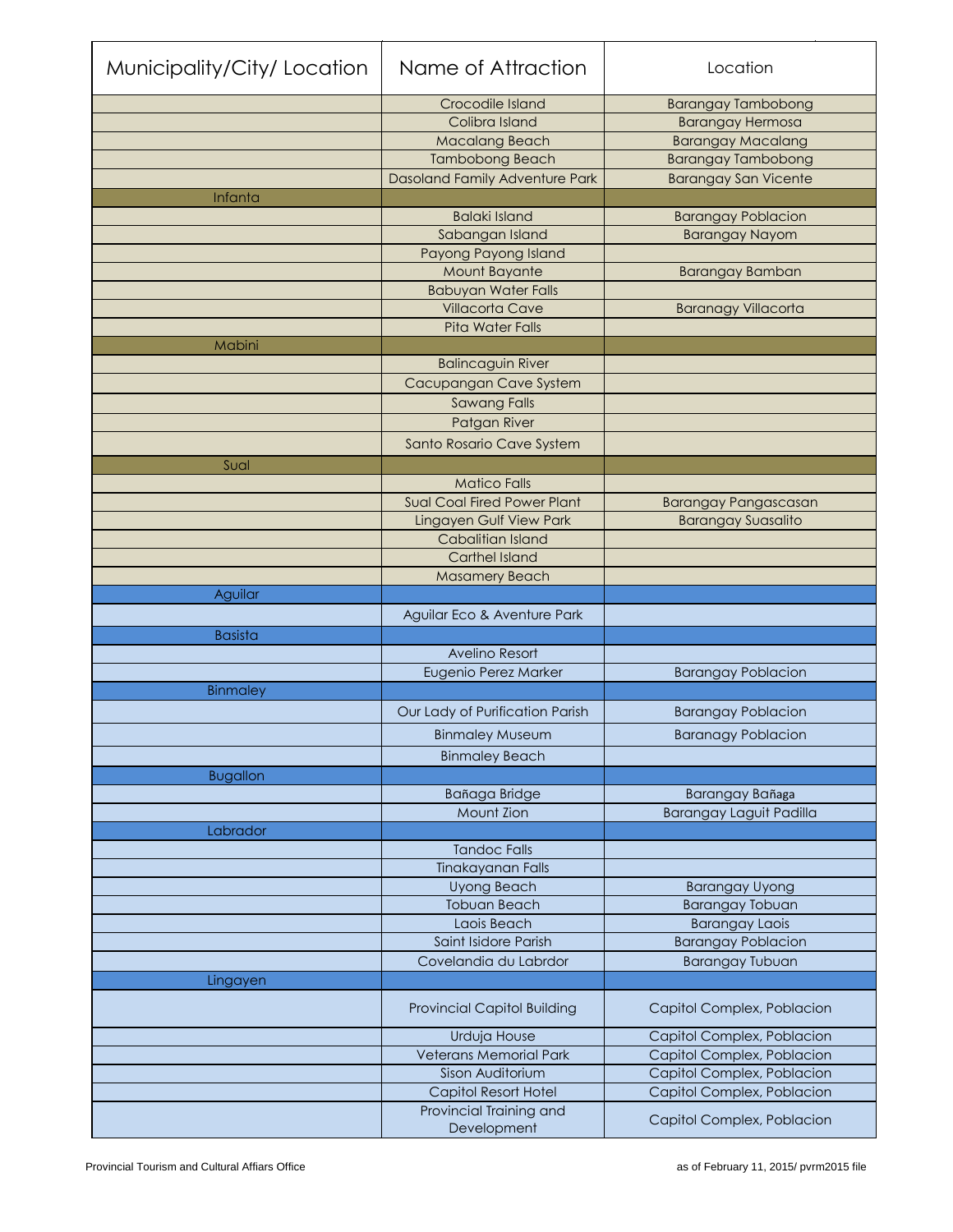| Municipality/City/Location         | Name of Attraction                                          | Location                      |
|------------------------------------|-------------------------------------------------------------|-------------------------------|
|                                    | Capitol Beach Front                                         | Capitol Complex, Poblacion    |
|                                    | Capitol Tourist Assistance and<br>Pasalubong Center         | Capitol Beach Front           |
|                                    | Lingayen Bay Walk                                           | Capitol Beach Front           |
|                                    | Epiphany of our Lord Parish                                 | Municipal Town Propper        |
|                                    | Casa Real                                                   | Municipal Town Propper        |
|                                    | Santisima Del Rosario Ruins                                 | Padilla Street                |
|                                    | <b>Bagoong Factory</b>                                      | Barangay Maniboc & Pangapisan |
|                                    | Limahong Channel                                            | <b>Barangay Domalandan</b>    |
|                                    | Narciso Ramos Sports and Civic<br>Center                    | <b>Alviar Street</b>          |
|                                    | <b>FVR Museum</b>                                           | <b>Premicias Street</b>       |
| Mangatarem                         |                                                             |                               |
|                                    | Manleluag Hot Spring National<br>Park                       |                               |
| Urbiztondo                         |                                                             |                               |
|                                    | <b>Moreland Water Park</b>                                  | <b>Barangay Poblacion</b>     |
| Bayambang                          |                                                             |                               |
|                                    | Saint Vincent Ferrer Parish                                 | Barangay Roxas & Del Pilar    |
|                                    | <b>GEO Farm</b>                                             | <b>Barangay Buenlag 2nd</b>   |
|                                    | <b>Bagsakan Market</b>                                      | <b>Barangay Poblacion</b>     |
| Calasiao                           |                                                             |                               |
|                                    | <b>Bellas Puto Factory</b><br>Senior Divino Tesoro Shrine   | <b>Barangay Dinalaoan</b>     |
|                                    |                                                             | <b>Barangay Poblacion</b>     |
|                                    | Saints Peter and Paul Parish<br>Calasido Puto Pasalubong    | <b>Barangay Poblacion</b>     |
|                                    | Center                                                      | <b>Barangay Poblacion</b>     |
| Malasiqui                          |                                                             |                               |
|                                    | Saint Ildefonse Parish                                      | <b>Barangay Poblacion</b>     |
| Mapandan<br><b>San Carlos City</b> |                                                             |                               |
|                                    | Saint Dominic Guzman Parish                                 | <b>Barangay Poblacion</b>     |
|                                    | San Juan River                                              |                               |
| Santa Barbara                      |                                                             | Barangay San Juan             |
| Dagupan City                       |                                                             |                               |
|                                    | Dagupan City Museum                                         |                               |
|                                    | Saint John Cathedral                                        |                               |
|                                    | Sanctuario de San Juan                                      |                               |
|                                    | Ciudad Elmina                                               |                               |
|                                    | Magsaysay Market                                            |                               |
|                                    | <b>Bonuan Blue Beach</b>                                    | <b>Barangay Bonuan</b>        |
| Manaoag                            |                                                             |                               |
|                                    | <b>Basilica Minor of the Most Holy</b><br>Rosary of Manaoag | <b>Barangay Poblacion</b>     |
|                                    | Camp Lt. Tito Abat                                          | <b>Baranagy Calaoc</b>        |
|                                    | Pyramid of Asia Healing Center                              | <b>Barangay Cabanban</b>      |
|                                    | <b>Virgins Well</b>                                         | <b>Barangay Pugaro</b>        |
| Mangaldan                          |                                                             |                               |
|                                    | Saint Tomas Aquinas Parish                                  | <b>Barangay Poblacion</b>     |
|                                    | <b>Romanas Peanut Brittle</b>                               | <b>Barangay Poblacion</b>     |
|                                    | Angalacan River                                             |                               |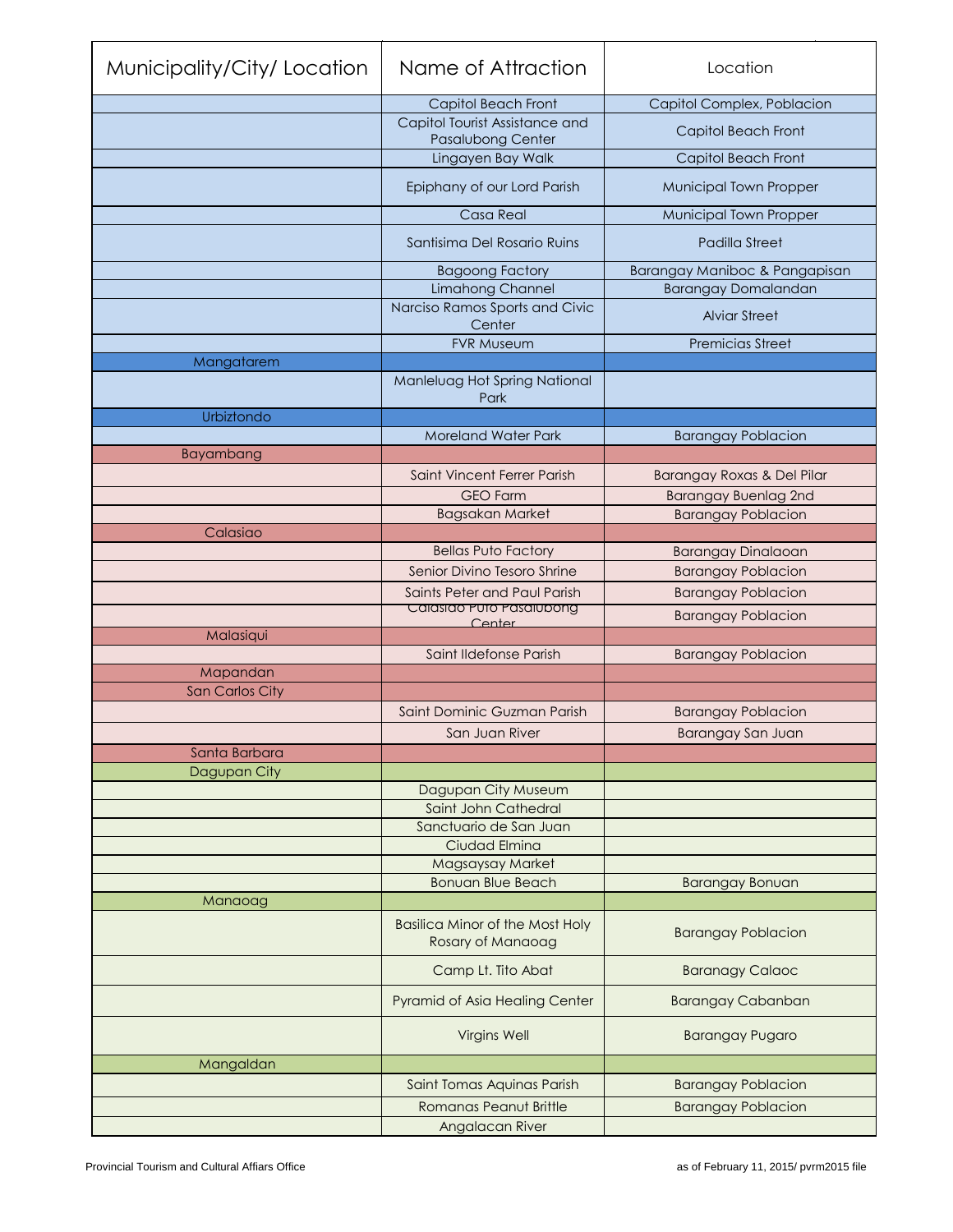| Municipality/City/Location | Name of Attraction                        | Location                         |
|----------------------------|-------------------------------------------|----------------------------------|
| San Fabian                 |                                           |                                  |
|                            | San Fabian Beach                          |                                  |
| San Jacinto                |                                           |                                  |
| Alcala                     |                                           |                                  |
| <b>Bautista</b>            |                                           |                                  |
|                            | Casa Hacienda                             | <b>Barangay Poblacion</b>        |
|                            | Walis Tambo Buying Station                | <b>Barangy Poblacion</b>         |
| Binalonan<br>Laoac         |                                           |                                  |
|                            | Dairy Farm                                |                                  |
| Pozorrubio                 |                                           |                                  |
|                            | Saint Jude Thaddeus Parish                | <b>Baranagy Poblacion</b>        |
| Santo Tomas                |                                           |                                  |
| Sison                      |                                           |                                  |
|                            | Antong Falls                              |                                  |
| <b>Urdaneta City</b>       |                                           |                                  |
|                            | <b>Immaculate Conception</b><br>Cathedral | <b>Barangay Poblacion</b>        |
|                            | Fray Andres de Urdaneta<br>Monument       | Infront of New City Hall         |
|                            | Urdaneta City Museum                      | <b>Barangay Poblacion</b>        |
|                            | Pasalubong and Delicacies                 |                                  |
|                            | Pasalubong Center                         | 168 Mall                         |
|                            | <b>Bagsakan Center</b>                    | <b>Barangay Poblacion</b>        |
| <b>Villasis</b>            |                                           |                                  |
|                            | Villasis Tupig Pasalubong Center          | <b>Barangay Poblacion</b>        |
|                            | <b>Bagsakan Center</b>                    | <b>Barangay Poblacion</b>        |
| Asingan                    |                                           |                                  |
|                            | Narciso Ramos Museum                      | <b>Barangay Poblacion</b>        |
| Balungao                   | Asingan Municipal Hall                    | <b>Barangay Poblacion</b>        |
|                            | Mt. Balungao                              |                                  |
|                            | Integrated Goat Management                | <b>Barangy Poblacion</b>         |
|                            | <b>Balungao Zipline Adventure</b>         | Mt Balungao                      |
|                            | <b>Balungao Hot and Cold Spring</b>       |                                  |
| Natividad                  |                                           |                                  |
|                            | Maranum Falls                             |                                  |
| <b>Rosales</b>             |                                           |                                  |
|                            | <b>SM City Rosales</b>                    | <b>Barangay Carmen</b>           |
|                            | Acop Dam                                  | <b>Barangay Acop</b>             |
|                            | <b>Salvacion Dam</b>                      | <b>Barangay Salvacion</b>        |
|                            | Our Lady of Rosales Groto                 | <b>Barangay Poblacion Zone 5</b> |
| San Manuel                 |                                           |                                  |
|                            | San Manuel Multi-Purpose Dam              |                                  |
|                            | <b>Butao Water Park Resort</b>            | <b>Barangay Butao</b>            |
| San Nicolas                |                                           |                                  |
|                            | Carmilo Mountain                          |                                  |
|                            | <b>Pinsal Falls</b>                       | <b>Barangay Pinsal</b>           |
|                            | Lipit Falls                               | <b>Barangay Falls</b>            |
|                            | Parasapas Falls                           | <b>Barangay Paraspas</b>         |
|                            | Red Arrow Monument                        | Barangay Sta Maia East           |
|                            | San Roque Dam                             |                                  |
| San Quintin                |                                           |                                  |
|                            | <b>Dipalo River</b>                       |                                  |